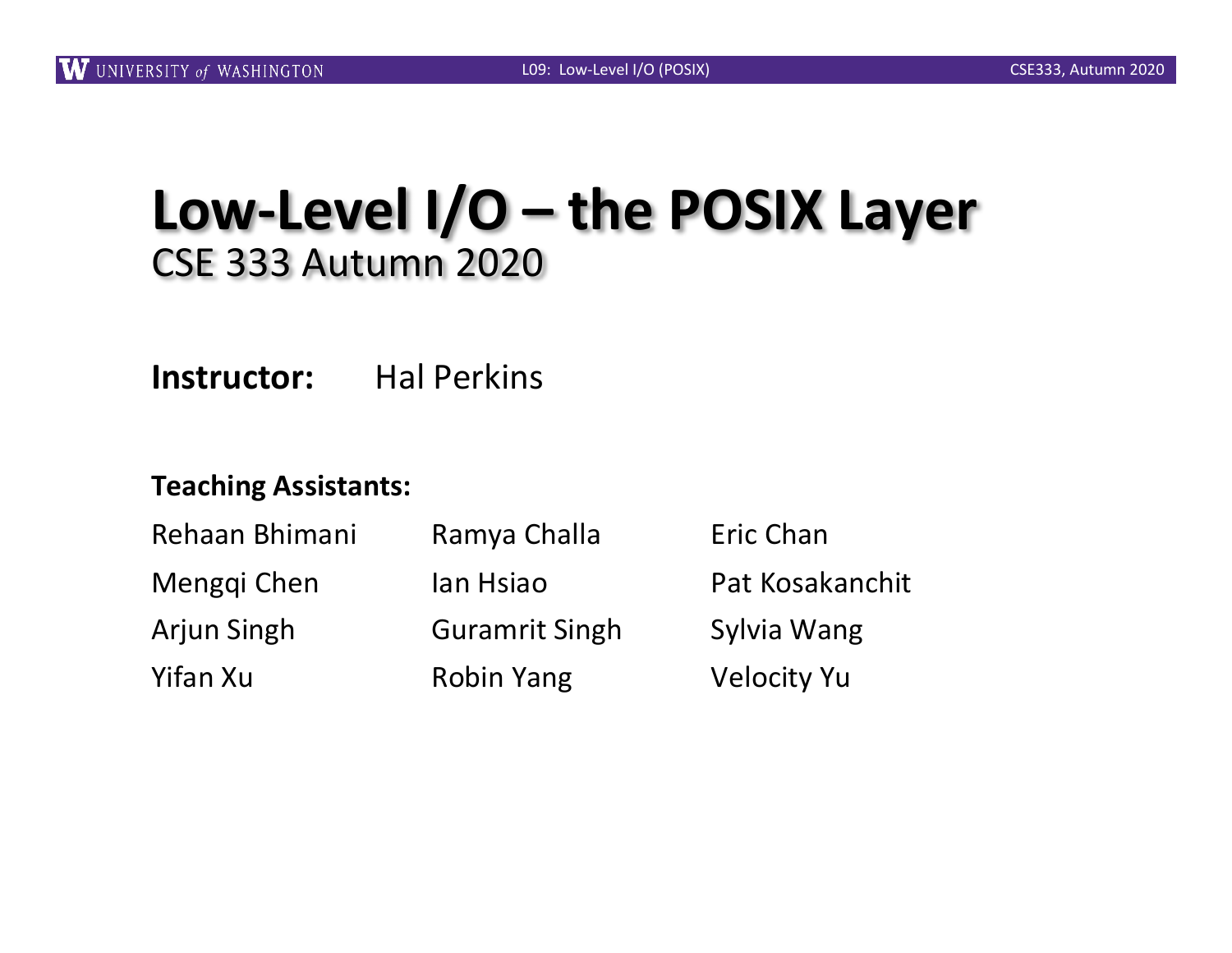# **Administrivia**

- $\div$  HW1 due tomorrow night
	- Any last-minute surprises? Questions?
- \* No exercise due Friday morning!
- <sup>v</sup> Sections tomorrow: POSIX I/O and reading directories
- $\triangle$  Next exercise: find text files in directory and print contents
	- Includes section stuff and is a warmup for hw2
	- Out tomorrow after sections; due Monday morning
- <sup>v</sup> Friday: HW2 out; demo in class, starter code pushed to repos after class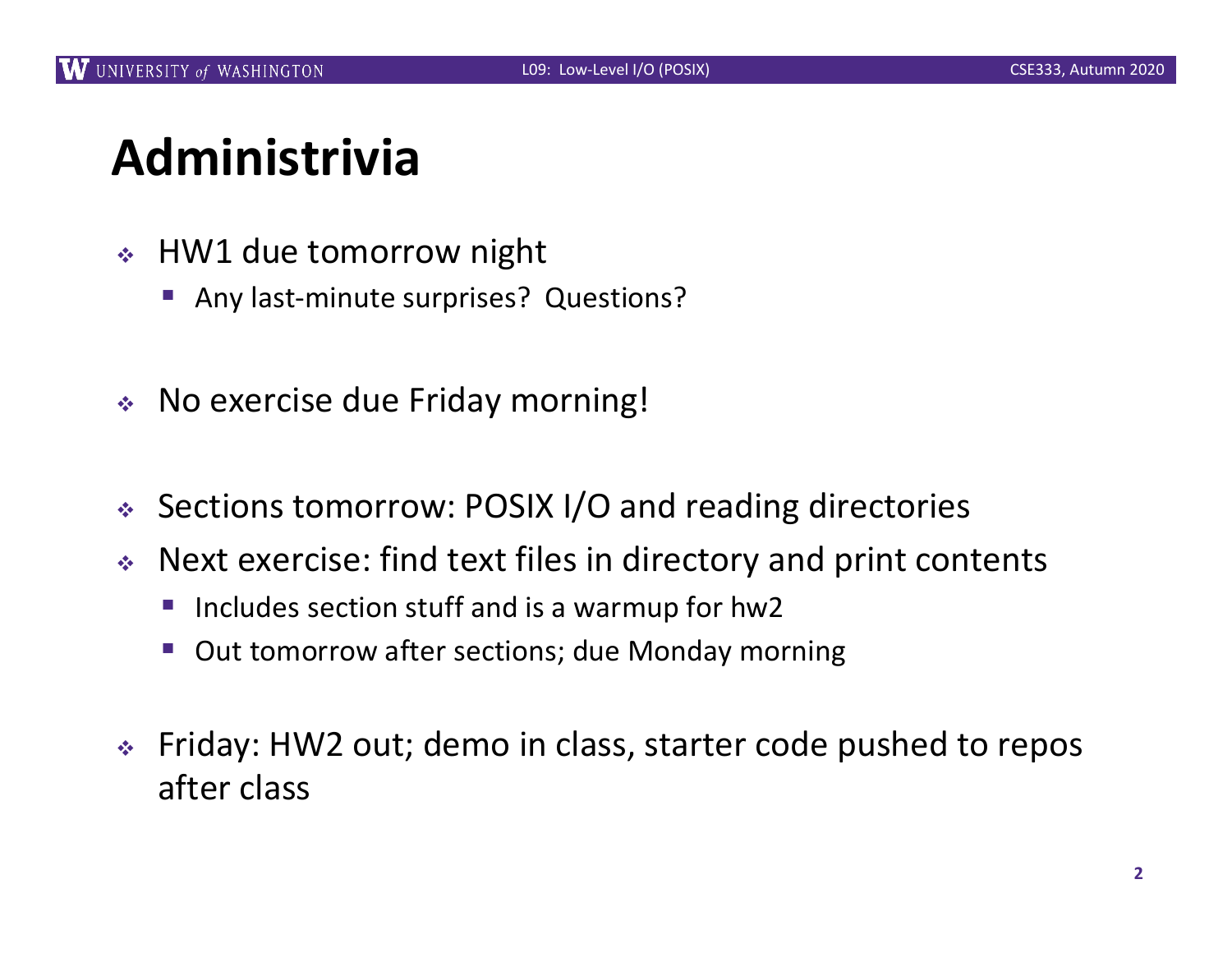# **Lecture Outline**

<sup>v</sup> **POSIX Lower-Level I/O**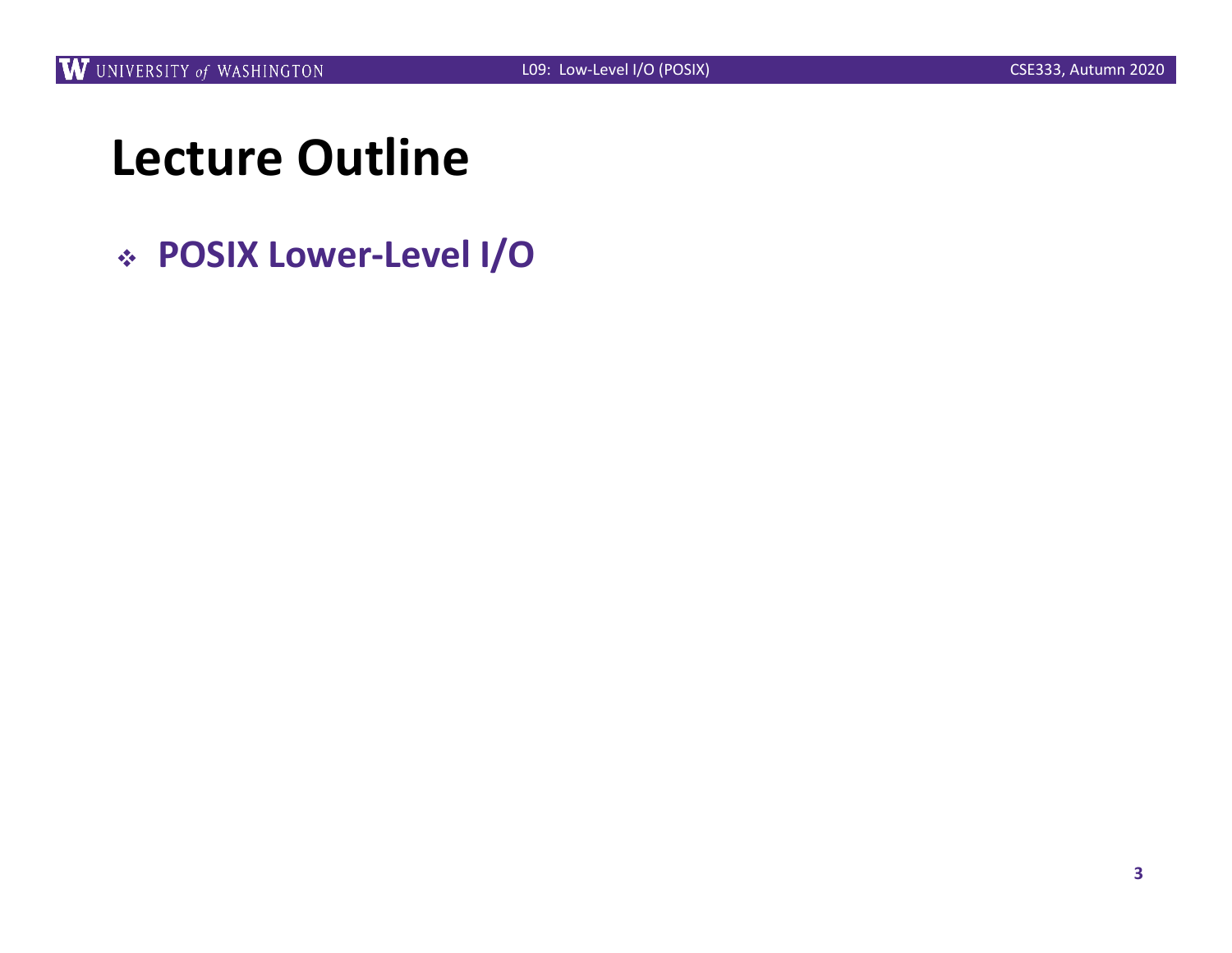# **Remember This Picture?**

- $\div$  Your program can access many layers of APIs:
	- C standard library
		- Some are just ordinary functions (<string.h>, for example)
		- Some also call OS-level (POSIX) functions (<stdio.h>, for example)
	- POSIX compatibility API
		- C-language interface to OS system calls (fork(), read(), etc.)
	- Underlying OS system calls
		- Assembly language  $\odot$

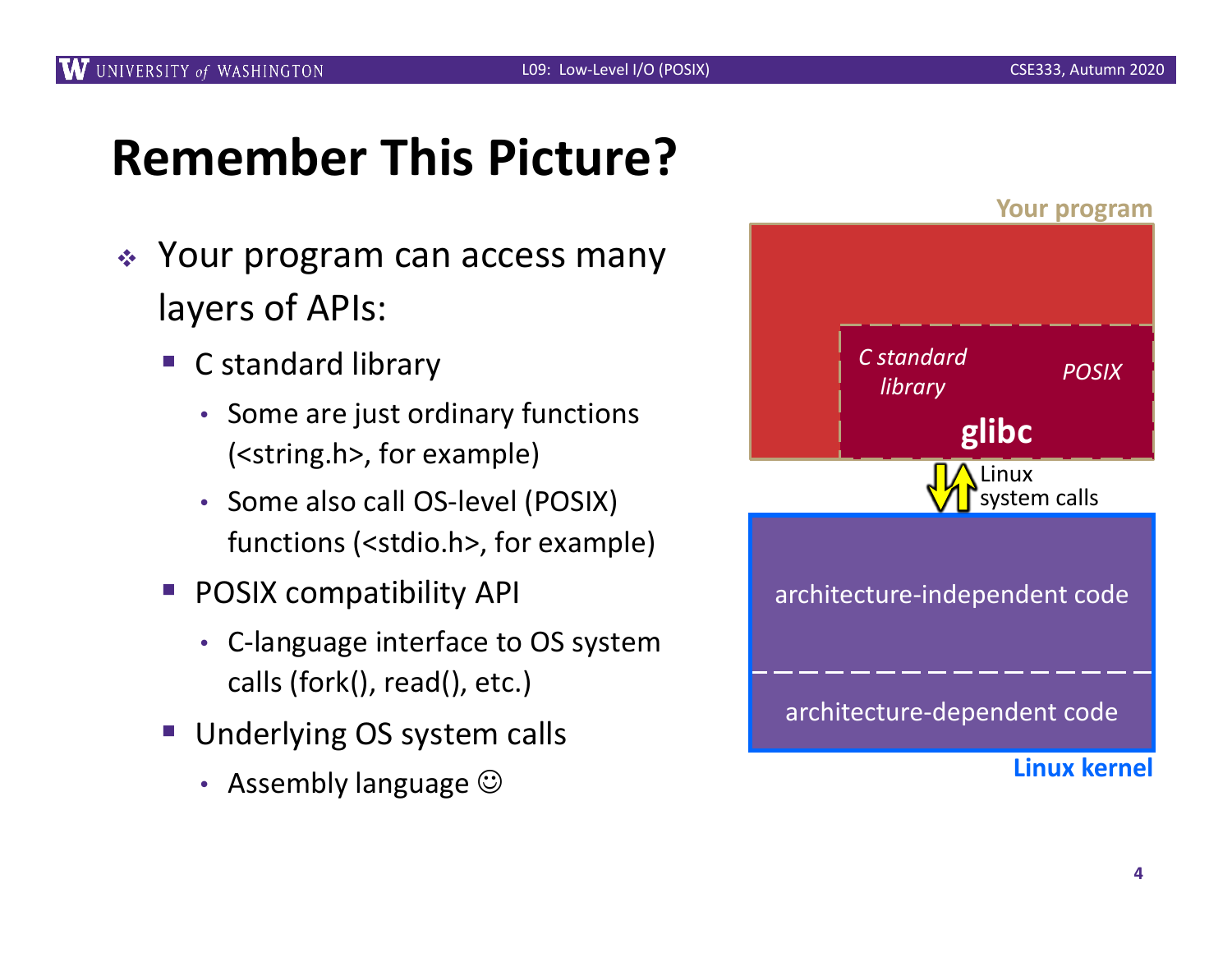# **C Standard Library File I/O**

- $\triangle$  So far you've used the C standard library to access files
	- Use a provided FILE<sup>\*</sup> *stream* abstraction
	- § **fopen**(), **fread**(), **fwrite**(), **fclose**(), **fseek**()
- $\cdot$  These are convenient and portable
	- They are buffered
	- They are implemented using lower-level OS calls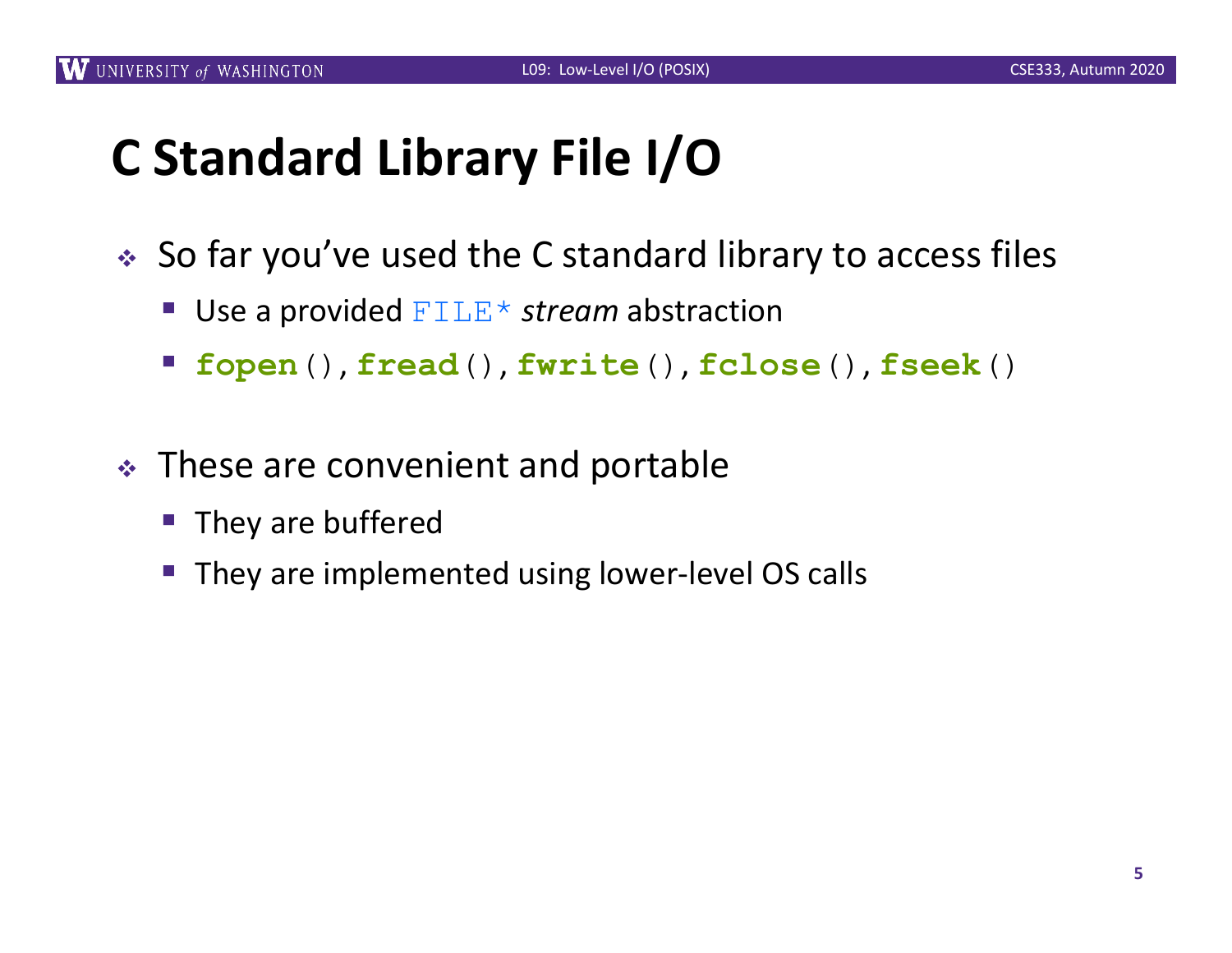## **Lower-Level File Access**

- ◆ Most UNIX-en support a common set of lower-level file access APIs: POSIX – Portable Operating System Interface
	- § **open**(), **read**(), **write**(), **close**(), **lseek**()
		- Similar in spirit to their  $f^*(x)$  counterparts from C std lib
		- Lower-level and unbuffered compared to their counterparts
		- Also less convenient
	- We will have to use these to read file system directories and for network I/O, so we might as well learn them now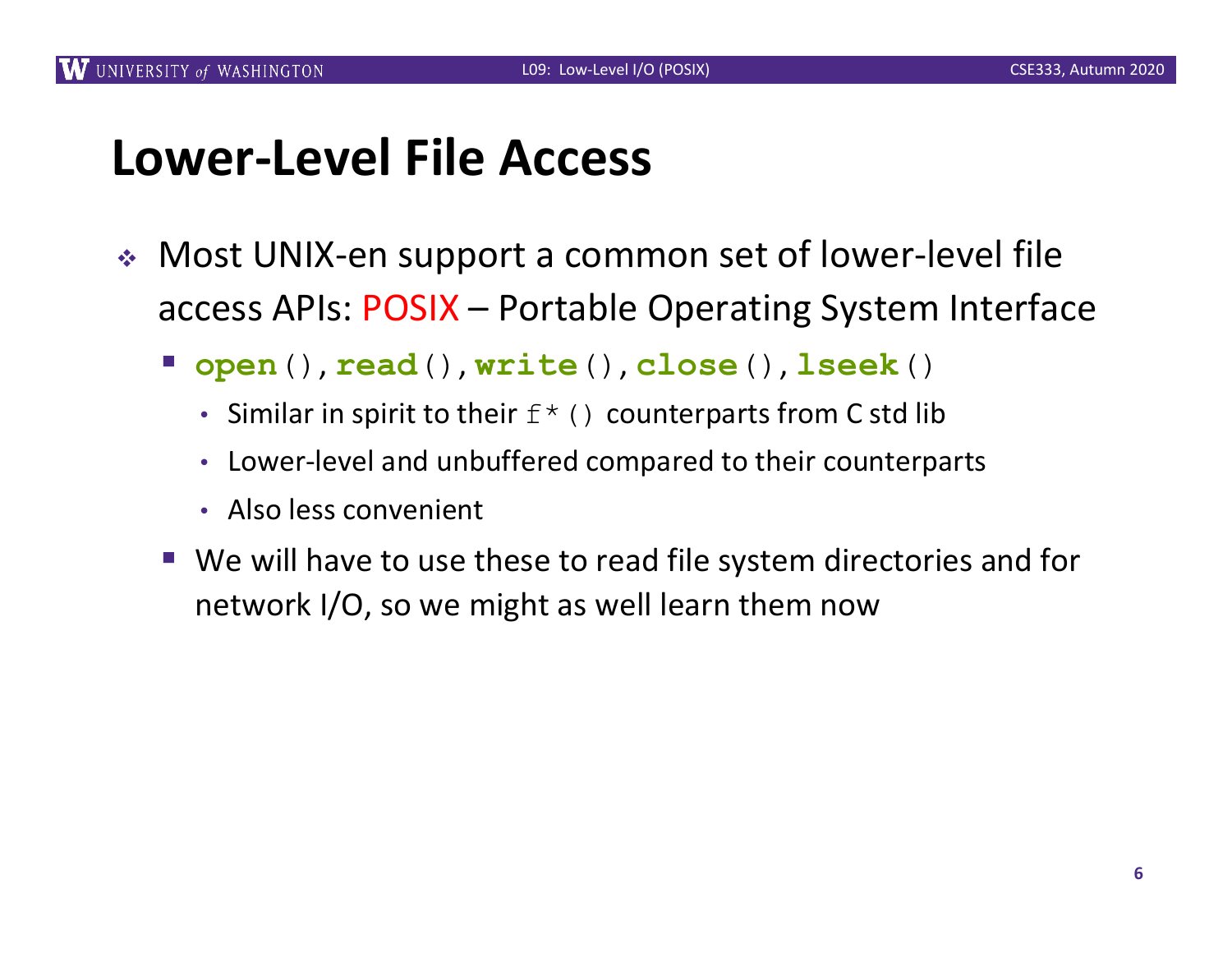# **open()/close()**

- <sup>v</sup> To open a file:
	- Pass in the filename and access mode
		- Similar to **fopen**()
	- Get back a "file descriptor"
		- Similar to FILE<sup>\*</sup> from **fopen** (), but is just an int
		- Defaults: **0** is stdin, **1** is stdout, **2** is stderr

```
#include <fcntl.h> // for open()
#include <unistd.h> // for close()
  ...
  int fd = open("foo.txt", O_RDONLY);
 if (fd == -1) {
   perror("open failed");
   exit(EXIT_FAILURE);
  }
  ...
  close(fd);
```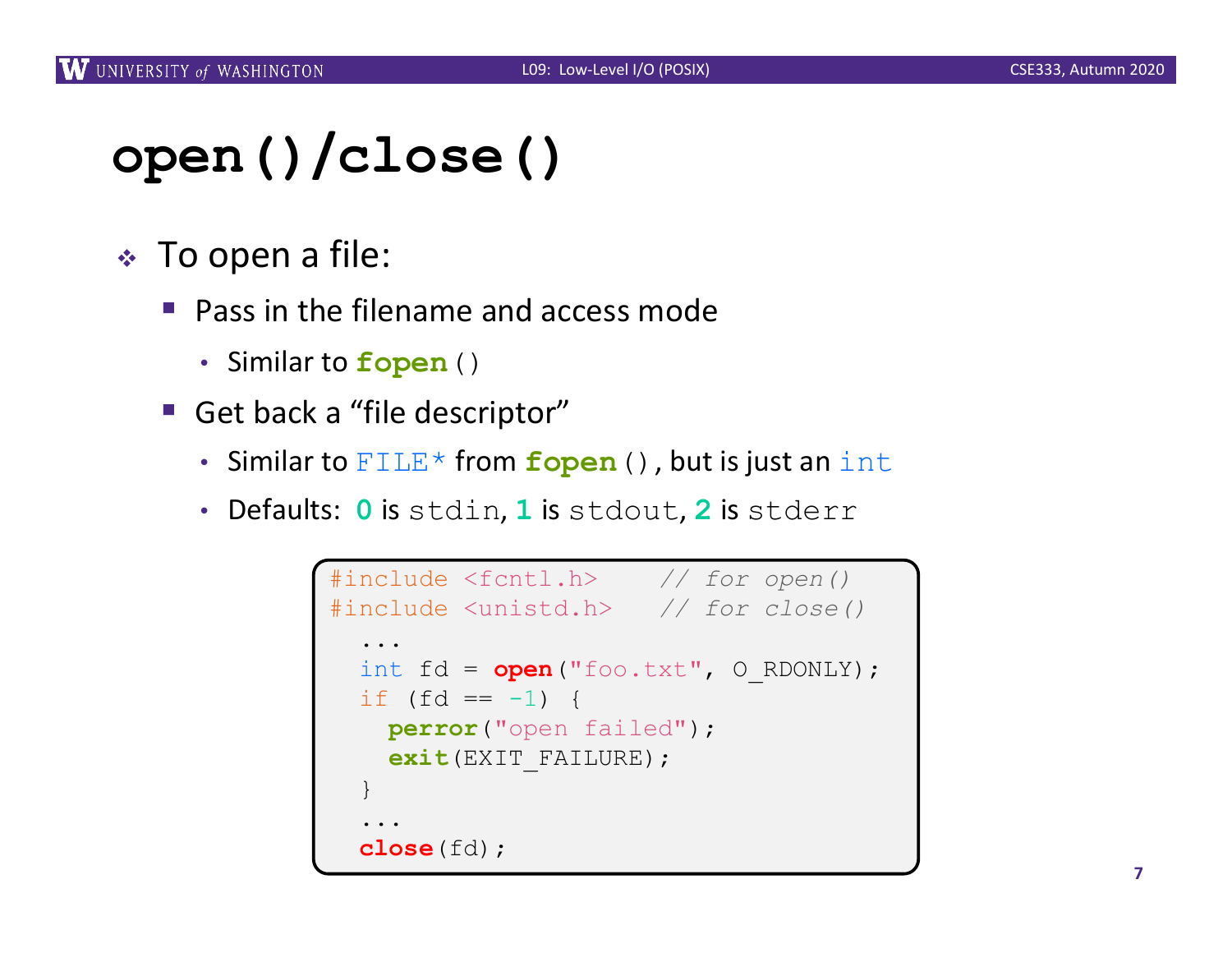## **Reading from a File**

### <sup>v</sup> ssize\_t read(int fd, void\* buf, size\_t count); ssize\_t **read**(int fd, void\* buf, size\_t count);

- Returns the number of bytes read
	- Might be fewer bytes than you requested (**!!!**)
	- Returns **0** if you're already at the end-of-file
	- Returns **-1** on error
- **read** has some surprising error modes...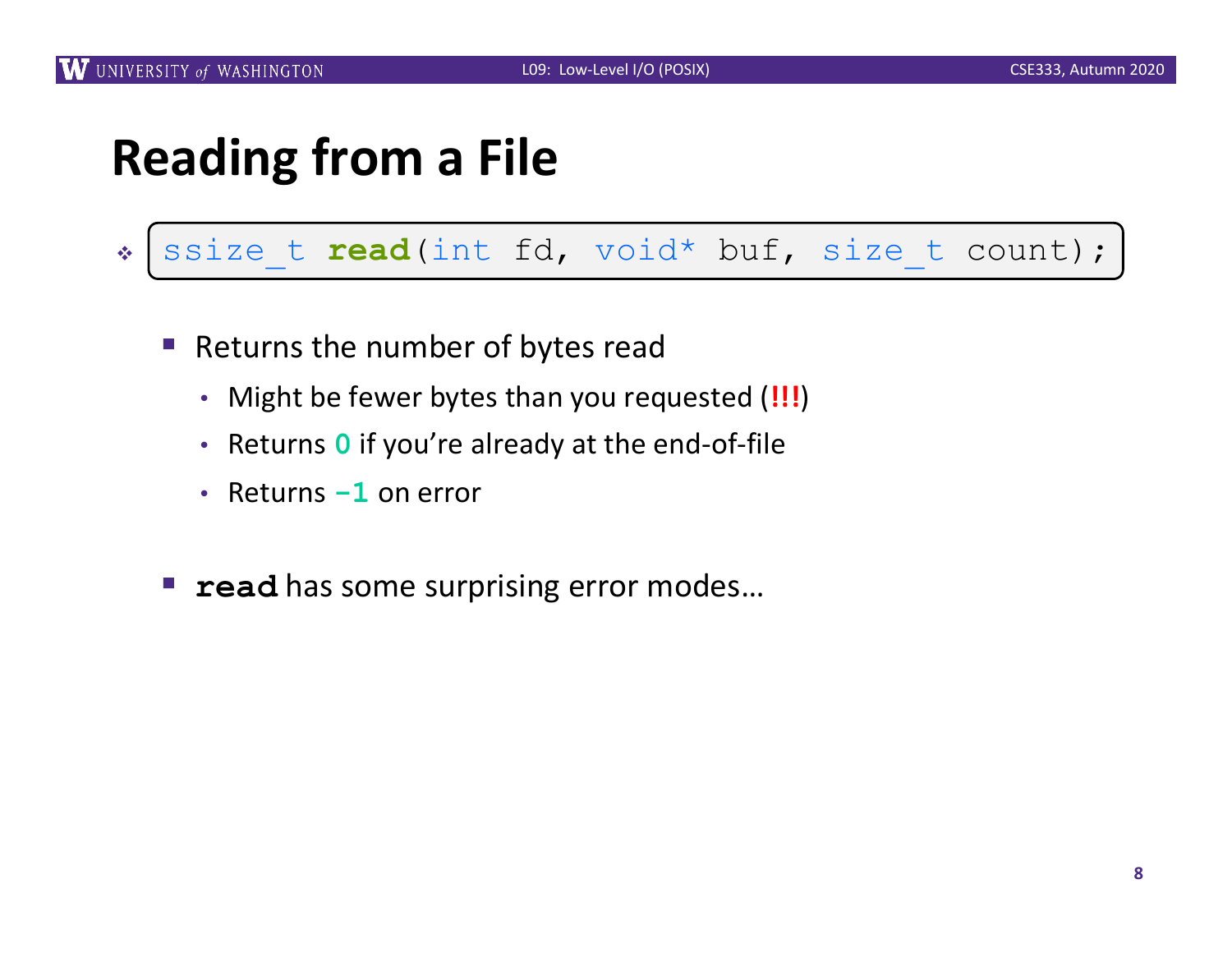## **Read error modes**

### <sup>v</sup> ssize\_t read(int fd, void\* buf, size\_t count); ssize\_t **read**(int fd, void\* buf, size\_t count);

- On error, read returns -1 and sets the global **errno** variable
- § You need to check **errno** to see what kind of error happened
	- EBADF: bad file descriptor
	- EFAULT: output buffer is not a valid address
	- EINTR: read was interrupted, please try again (ARGH!!!!  $\mathbb{C}(\mathbb{R})$
	- And many others…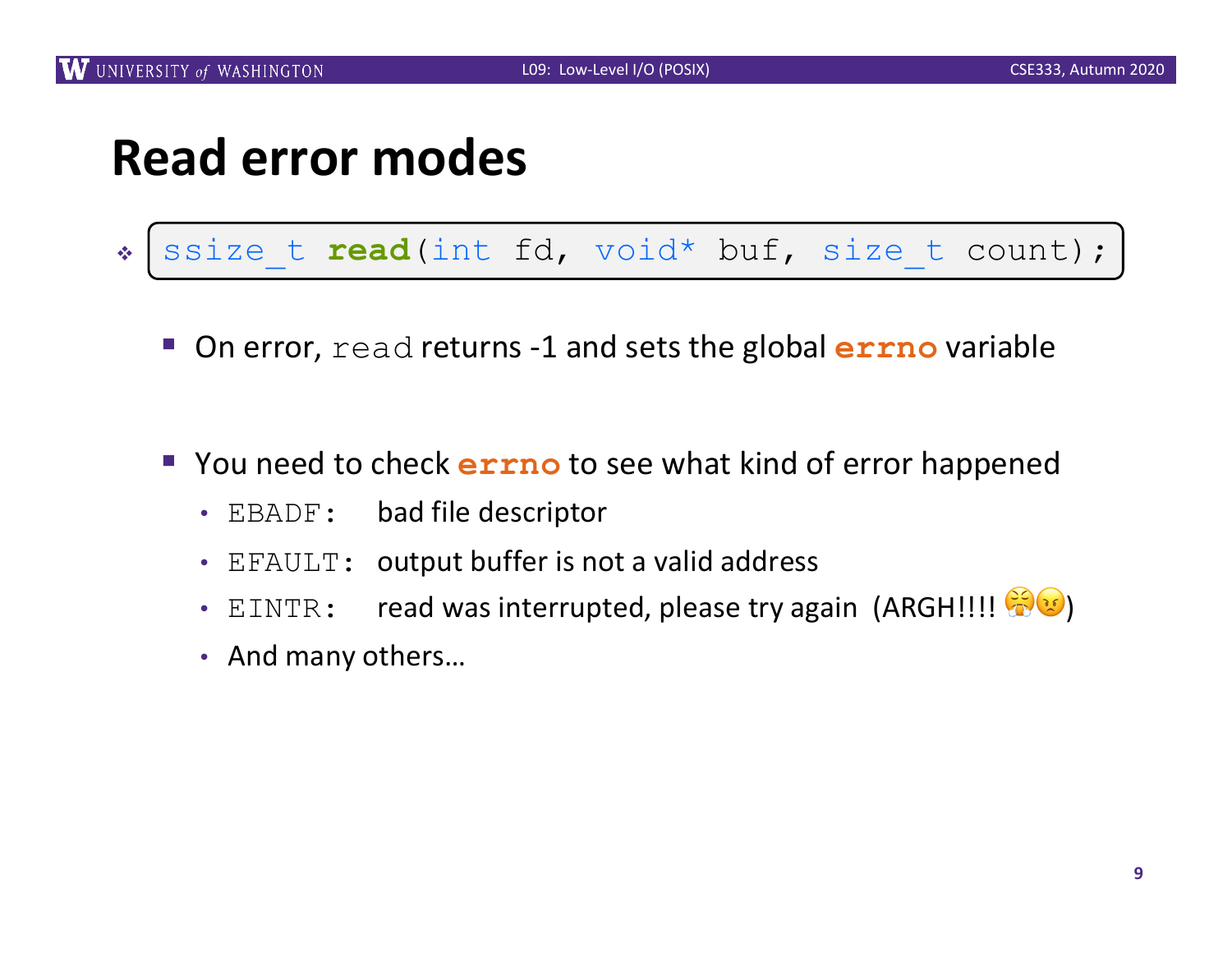## **One way to read() bytes**

```
int fd = open(filename, O_RDONLY);
char* buf = ...; // buffer of appropriate size
int bytes left = n;
int result;
while (bytes left > 0) {
  result = \text{read}(fd, but + (n - bytes left), bytes left);if (result == -1) {
   if (errno != EINTR) {
     // a real error happened, so return an error result
    }
   // EINTR happened, so do nothing and try again
   continue;
  } else if (result == 0) {
   // EOF reached, so stop reading
   break;
  }
 bytes left - result;
}
close(fd);
```